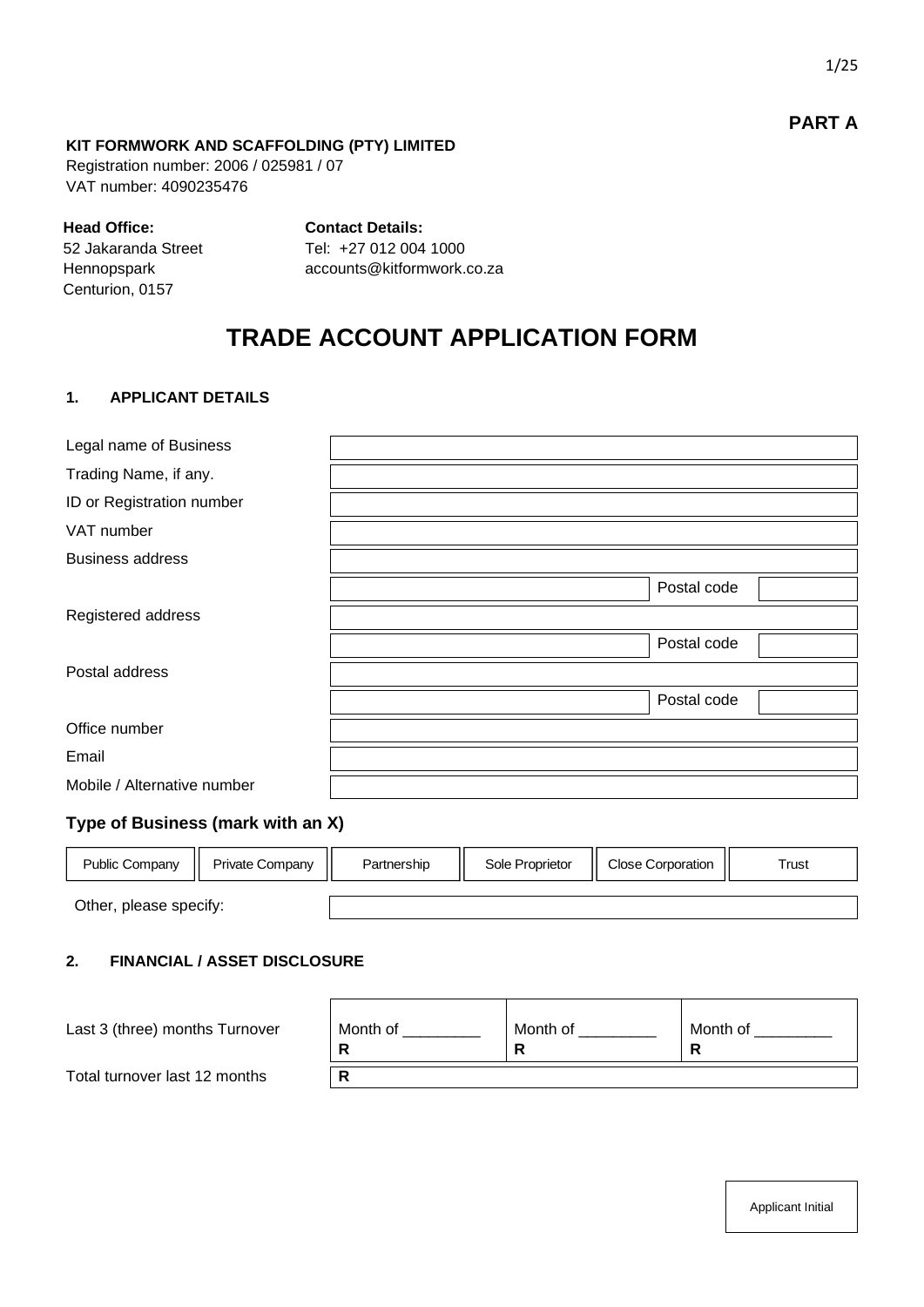Does the Applicant own any Property, Plant or Machinery or any other assets of value? If yes, list below:

| <b>Description of Asset</b> | <b>Liability on Asset</b> | <b>Fair Market Value</b> |
|-----------------------------|---------------------------|--------------------------|
|                             |                           | Е<br>n                   |
|                             |                           | Ð<br>Б                   |
|                             |                           | ▫<br>Б                   |
|                             | г                         | D<br>Б                   |

#### **3. TRADE REFERENCES**

| Name         | Name         |  |
|--------------|--------------|--|
| Tel          | Tel          |  |
| Terms        | Terms        |  |
| Amount       | Amount       |  |
| Commencement | Commencement |  |
|              |              |  |
| Name         | Name         |  |
| Tel          | Tel          |  |
| Terms        | Terms        |  |
| Amount       | Amount       |  |
| Commencement | Commencement |  |

#### **4. ACCOUNT REQUIREMENTS**

Account limit applied for: **<sup>R</sup>**

Payment terms strictly 30 (thirty) days from date of invoice.

It is a requirement **on all accounts** that **Suretyship** is given on behalf of the Applicant in favour of and to the satisfaction of Kit Formwork and Scaffolding (Pty) Limited herein.

It may further be required that on accounts with a **limit of more than R100,000.00** (one hundred thousand rand) that the Applicant provide further security in the form of a.) cession of debtors and b.) notarial bond / property bond or a bank guarantee.

#### **Additional Securities Available:**



Applicant Initial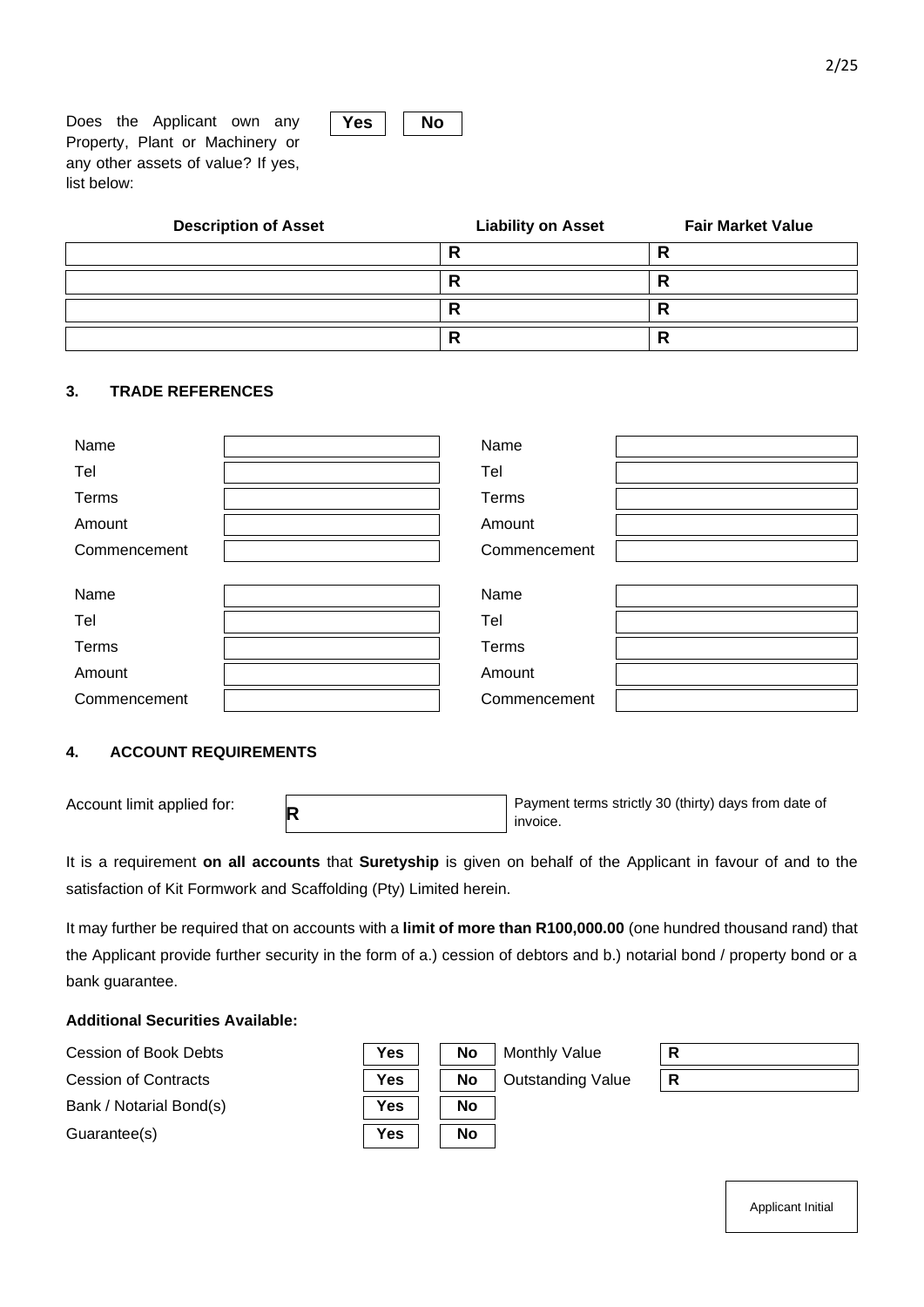## **5. BANK / PAYMENT DETAILS**

| <b>Bankers</b>      |  |
|---------------------|--|
| <b>Account Name</b> |  |
| Account number      |  |
| Branch Code / Name  |  |

# **Contact person for Account Management:**

| Name and Surname  |  |
|-------------------|--|
| Position          |  |
| Email             |  |
| Contact number(s) |  |

# **6. MANAGEMENT / DIRECTOR / SHAREHOLDER DETAILS:**

| Name & Surname             |                         |                                                  |
|----------------------------|-------------------------|--------------------------------------------------|
| ID number                  |                         |                                                  |
| Position                   |                         |                                                  |
| <b>Residential Address</b> |                         |                                                  |
| Email                      |                         |                                                  |
| Mobile                     |                         |                                                  |
| <b>Director</b>            | <b>Yes</b><br><b>No</b> |                                                  |
| Shareholder                | <b>No</b><br><b>Yes</b> | $\%$<br>If Yes, shareholding / interest          |
| Name & Surname             |                         |                                                  |
| ID number                  |                         |                                                  |
|                            |                         |                                                  |
| Position                   |                         |                                                  |
| <b>Residential Address</b> |                         |                                                  |
| Email                      |                         |                                                  |
| Mobile                     |                         |                                                  |
| <b>Director</b>            | Yes<br><b>No</b>        |                                                  |
| Shareholder                | <b>No</b><br><b>Yes</b> | If Yes, shareholding / interest<br>$\%$          |
| Name & Surname             |                         |                                                  |
| ID number                  |                         |                                                  |
| Position                   |                         |                                                  |
| <b>Residential Address</b> |                         |                                                  |
| Email                      |                         |                                                  |
| Mobile                     |                         |                                                  |
| <b>Director</b>            | <b>Yes</b><br>No        |                                                  |
| Shareholder                | <b>Yes</b><br><b>No</b> | $\frac{0}{0}$<br>If Yes, shareholding / interest |
|                            |                         |                                                  |

Applicant Initial